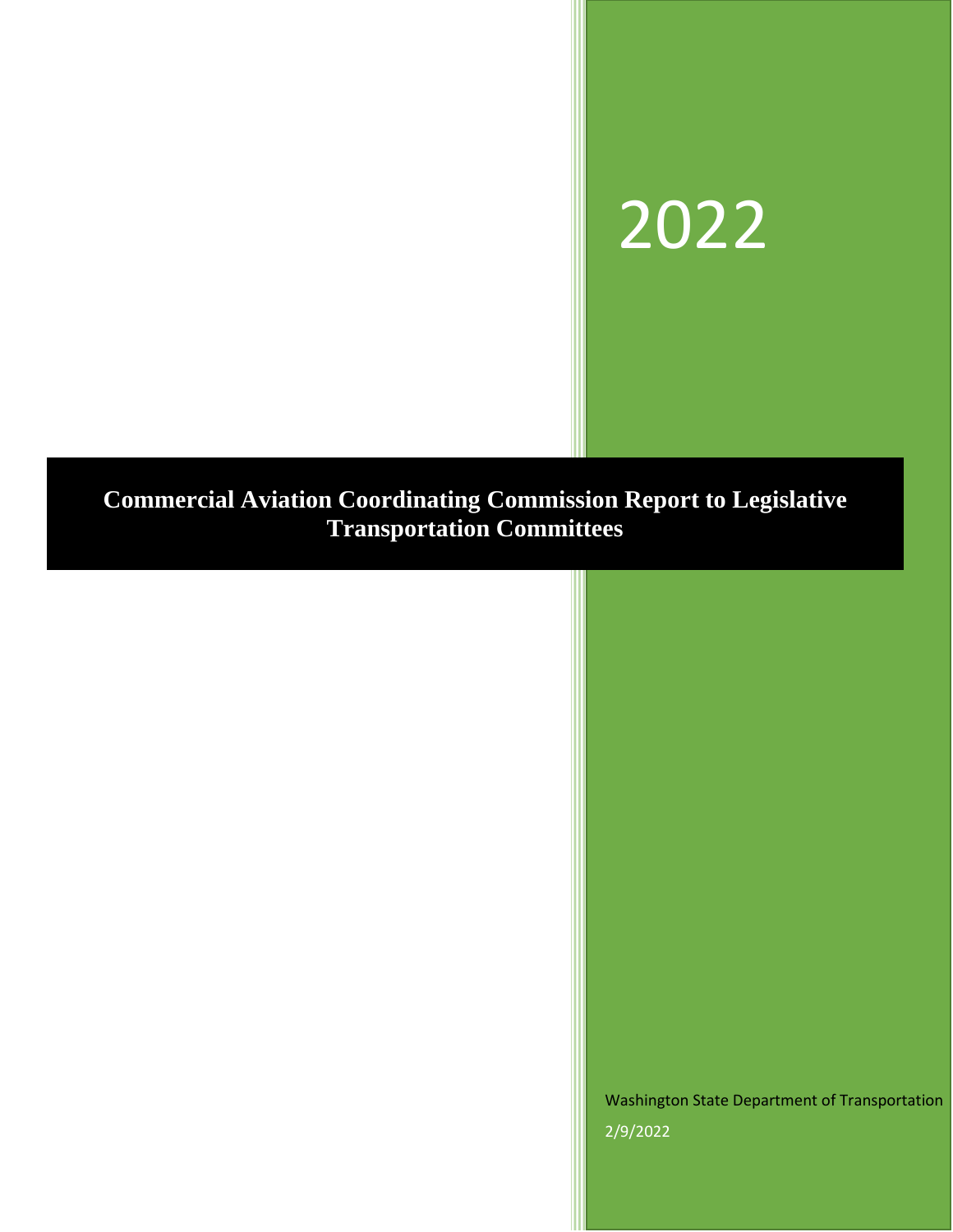## Introduction

Per SSB 5370 (2019), as revised by SSB 5165 (2021), the following report is provided as the second report to the Legislature from the Commercial Aviation Coordinating Commission (CACC). At the onset, it is important to note that as a result of legislative action in 2021, the timeline for the Commission's work was extended to February 15, 2023.

## I. Executive Summary

The primary purpose of this report is to address the assigned task from legislation for the Commission to recommend a final short list of no more than six locations by February 15, 2022. During the January 2022 Commission meeting, voting members approved the previously provided preliminary list of six existing airports below along with the best use for each airport given their potential for adding capacity to meet the demand for commercial passenger service, air cargo or general aviation. Commission members also agreed that the Commission will add additional airports and/or a greenfield site with the options yet to be presented by the Aviation System Plan consultant.

- **Arlington Municipal Airport**: Potential for additional General Aviation Capacity
- **Bremerton National Airport**: Potential for Air Cargo Capacity and General Aviation Capacity
- **Snohomish County (Paine Field) Airport**: Potential for additional Commercial Passenger Service and Air Cargo Capacity
- **Sanderson Field**: Potential for additional General Aviation Capacity
- **Ed Carlson Memorial Field South Lewis County Airport**: Potential for additional General Aviation Capacity
- **Tacoma Narrows Airport**: Potential for additional General Aviation Capacity

Other significant actions during 2021 include 20 presentations received on the Commission's guiding principles of public benefit, economic feasibility, environmental responsibility, and social equity.

WSDOT also hosted an online survey and online open house (translated into 14 languages) with a focus on the communities in close proximity to the list of six existing airports while also seeking input from members of the public across the state. Most (44.16%) favored building aviation capacity and acknowledged that it requires funding and creates environmental impacts. The next highest (36.09%) supported increased aviation capacity only if the environmental impacts are mitigated. The remaining 19.74% of respondents selected 'Continue operating with our current airport facilities; not meeting forecasted demand could create schedule delays for passengers and cargo, limited opportunity for economic growth tied to the aviation industry, and the potential for environmental impacts from planes waiting to land.' Users also were mostly supportive of the state pursuing the concept of a new green "airport of the future."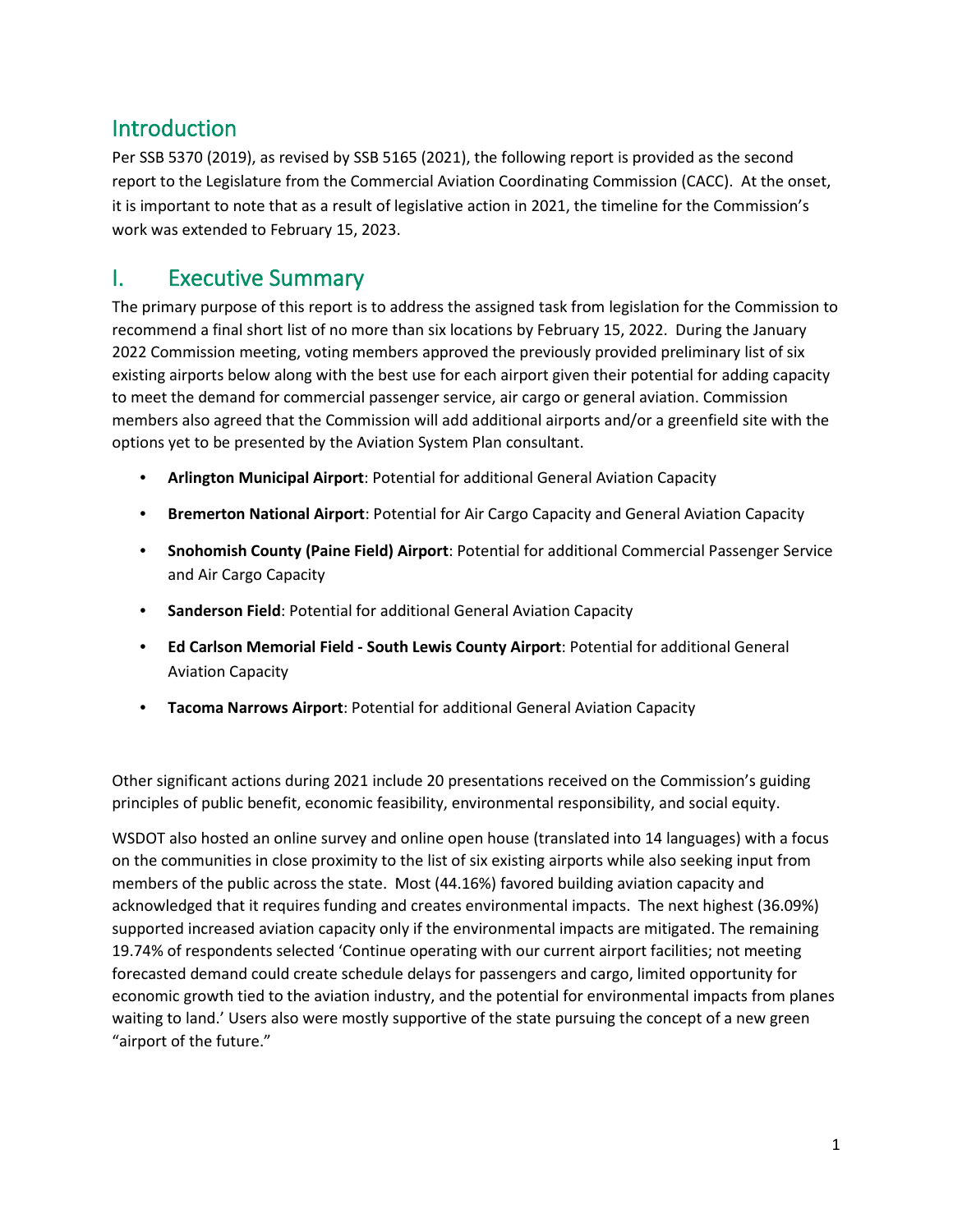WSDOT solidified the scope of work for the Aviation System Plan update. The consultant for the system plan, Kimley-Horn, will provide greenfield options for a new airport and other considerations for the Commission to consider as part of their efforts on the system plan. Work on the system plan is being conducted in parallel with the Commission's work. Commission members agreed that a greenfield option needed to be provided in addition to the list of existing airports to meet the anticipated demand.

During the January 2022 meeting, Commission members approved a modification of the voting rules reflective of the number of available voting members during meetings while remaining in line with achieving a 60% majority vote amongst the voting members. The Commission also adopted language from the Healthy Environment for All (HEAL) Act (Chapter 314, Laws of 2021) as part of the guiding principle of environmental responsibility to help guard against environmental and health disparities.

Furthermore, WSDOT continued its work outside of the Commission to assist airports and the state to move towards more sustainable aviation activities. The Commission made earlier recommendations regarding emerging aeronautics technology. The Commission may refine those recommendations given the speed at which technology is advancing and the need to consider aviation sustainability activities as capacity is added to the aviation system.

## II. Recap of previous December 2020 report

In its December 2020 report to the Legislature, the CACC provided historical context and described the background leading up to the legislation that established the Commission. The report detailed guiding principles the CACC established, reviewed the previous studies that inform the Commission's analysis, commented on the possible impacts of the COVID-19 pandemic, and described the initial site selection factors adopted by the Commission. The report also detailed a strategic approach adopted by the Commission, to pursue near-term expansion of two to three existing airports, while continuing to seek a new airport site. As part of this strategic approach, the Commission provided the before mentioned list of six existing airports as possibilities for additional aviation capacity. The report included a recommendation to advance the development and use of Sustainable Aviation Fuels (SAF) as a bridging strategy while more advanced aircraft capable of significant emissions and noise reduction are developed. It emphasized the importance of enabling Sustainable Aviation Fuels (SAF) such as bio-jet fuel, to reduce harmful aircraft emissions. The report also highlighted the potential benefits of emerging, new aviation technologies and the possible significant benefits they could provide to Washington citizens. These benefits may include reduced or zero emissions, reduced aircraft noise, increased affordability of flights, and increased access to both intrastate and interstate air travel. The report referenced the approaching Aviation System Plan study that could provide technical analysis to better inform the Commission's work. And finally, the report suggested an extension of the CACC's timeline as a result of COVID and it's impacts both on the Commission's work and on the ability of the Commission to engage with the public.

## III. Progress and accomplishments

Throughout 2021, the Commission held numerous virtual meetings, and the planning staff continued to lay the groundwork to leverage the Aviation System Plan study. Having developed an initial list of six sites, the Commission turned its attention to developing an in-depth understanding of the guiding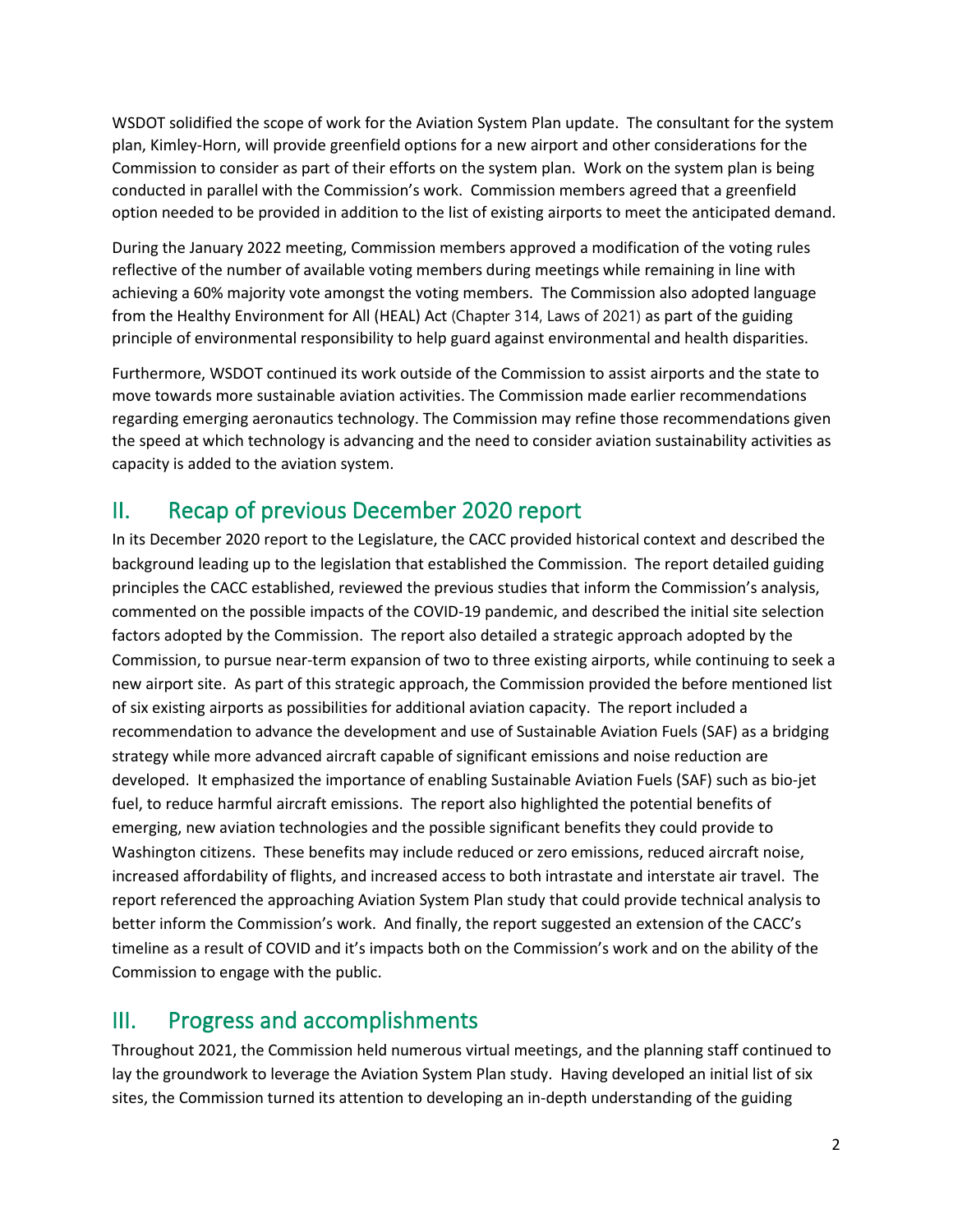principles and reaching out to the public through online engagement and Community Based Organizations (CBOs).

## Strategy development and adoption

The strategy adopted by the Commission benefitted from additional clarification during 2021. Planning staff identified additional characteristics that affect the CACC's charge to meet demand for air passenger service, air cargo and general aviation:

- The diverse and interactive nature of aviation capacity needs in Washington State is not addressed by a single site.
- Although the original legislative direction was for a new, large airport site, or expanding existing airport sites, analysis indicates that meeting all of the projected demand for air transportation will require a combination of both existing airports and a new airport due to the complex capacity challenges facing Washington State.
- Adverse environmental and health impacts from aviation may be more harmful than originally understood and need to be factored into the CACC's recommendations.
- Current aircraft technology, especially long-distance flight, is expected to remain dependent on fossil fuels and the associated adverse environmental impacts for the foreseeable future and are of concern to the public and the CACC.
- Emerging aviation technology shows potential to dramatically reduce harmful environmental impacts, reduce air travel costs, and increase air transportation access and convenience, and should receive serious consideration. In the near-term, however, this technology is most applicable to regional air travel and shorter distances.

## Washington Environmental Health Disparities Map

The Washington Environmental Health Disparities Map is provided by the Washington State Department of Health. The online tool is an interactive mapping tool that compares communities across the state for environmental health disparities. The map shows 19 indicators at the census tract level, divided into four themes: Environmental Exposures, Environmental Effects, Sensitive Populations, and Socioeconomic Factors. Commission members received a summary of health disparity conditions for the six sites. The Aviation System Plan will integrate site factors tied to aviation activities.

## Commission Guiding Principles

As discussed in the December 2020 letter, the Commission established four guiding principles: Public Benefit, Economic Feasibility, Environmental Responsibility, and Social Equity. From October 2020 to October 2021 the Commission heard twenty presentations related to the guiding principles as requested by Commission members, to help better inform their decision making. During its January 2022 meeting, the Commission adopted a change to the guiding principle Environmental Responsibility which was amended to add "… The practice of environmental sustainability helps to ensure that the needs are met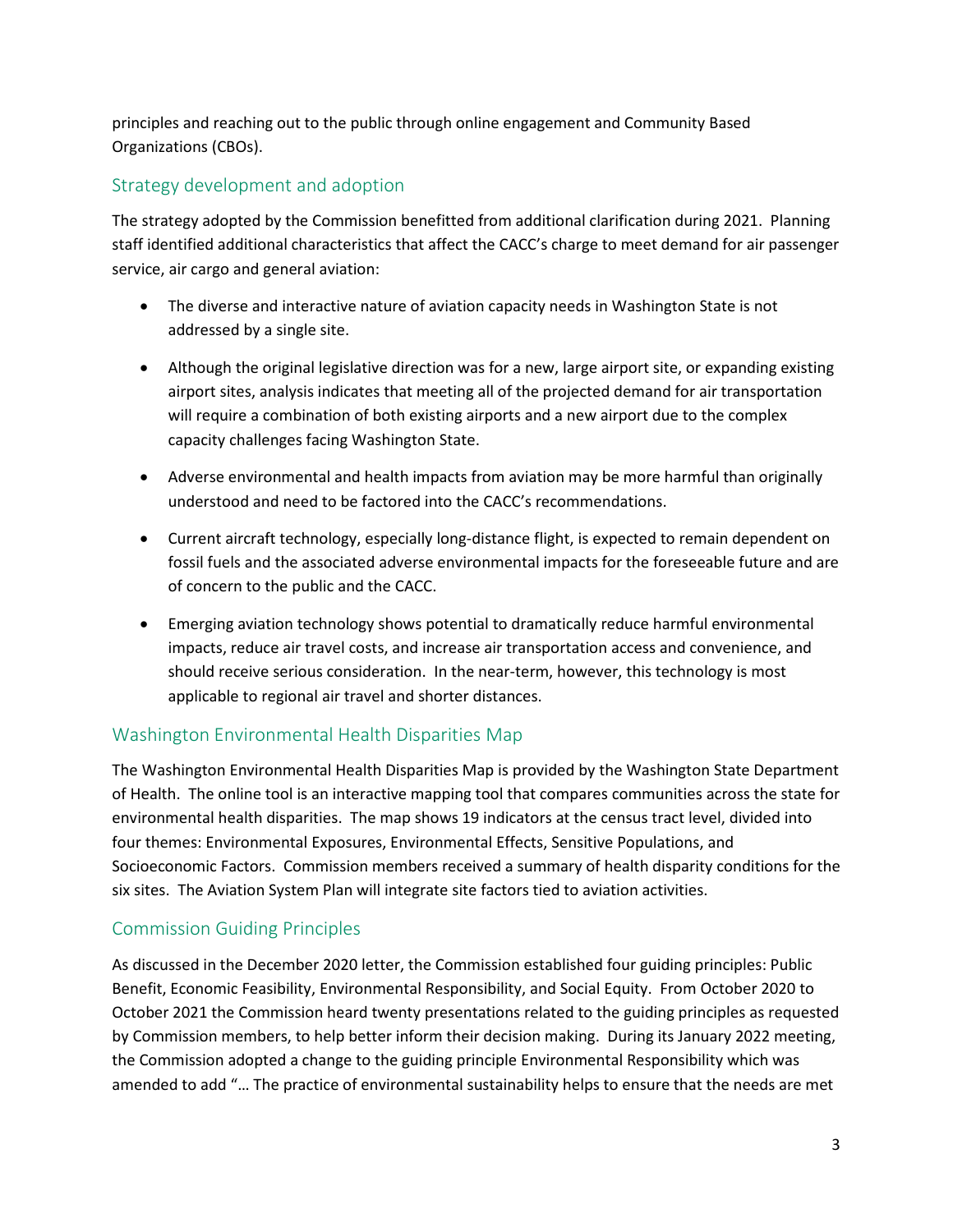without jeopardizing the ability of future generations to meet their needs, *and to reduce environmental and health disparities in Washington state to improve the health of all Washington state residents*."

## IV. Aviation System Plan support to the Commission

## CACC technical analysis provided by Aviation System Plan Update

Aviation System Plan studies examine the capabilities and limitations of a state's system of airports. Topics normally addressed in a system plan include forecasted growth and increased demand, followed by strategies that may be used to improve the system. Air passenger service, air cargo and general aviation demand and capacity are usually considered in these studies.

The WSDOT Aviation System Plan was scheduled with the FAA for 2023. The similarity and timing of the CACC's needs for more in depth, technical analysis and the framework of a system plan study provided an unanticipated opportunity. Through collaboration with the FAA, WSDOT Aviation was able to begin the study early, to help inform the CACC's work. Conversations with the FAA also enabled workflow changes to allow the Commission's schedule to benefit from the system plan study.

## Interface between the CACC and the Aviation System Plan

Aviation System Plan studies are usually funded 95% by the FAA. Approximately every five to seven years Washington State conducts a statewide system plan update. A standard system plan covers a broad set of topics, many of which are not particularly useful to the CACC's efforts. These topics are required by a FAA Advisory Circular. The FAA funds the majority of a system plan study and requires a system plan to follow the prescribed format. Many of the requirements found in the Advisory Circular are compatible with the needs of the Commission. To the degree allowable by FAA criteria, the Aviation System Plan will conduct technical analysis to identify existing and new airport sites resulting in options for the CACC to consider.

The CACC's need for a new airport site feasibility study is beyond the scope of a standard system plan. However, the FAA provided additional funding to the state to conduct a site feasibility study as part of the system plan since it is known that SeaTac airport is approaching capacity and a new airport could be the solution needed to meet future demand.

The CACC's work and the Aviation System Plan are two distinctly different efforts. The system plan will not make recommendations or decisions for the Commission but will conduct technical analysis and present options to the Commission. Regardless of CACC's recommendations, the Aviation System Plan will examine and address statewide aviation issues and needs.

# V. Public engagement

## Overview and Activities

The Commercial Aviation Coordinating Commission, from its inception, has strived for transparency and inclusion. Announcements, presentations, and meeting summaries can be found on a CACC information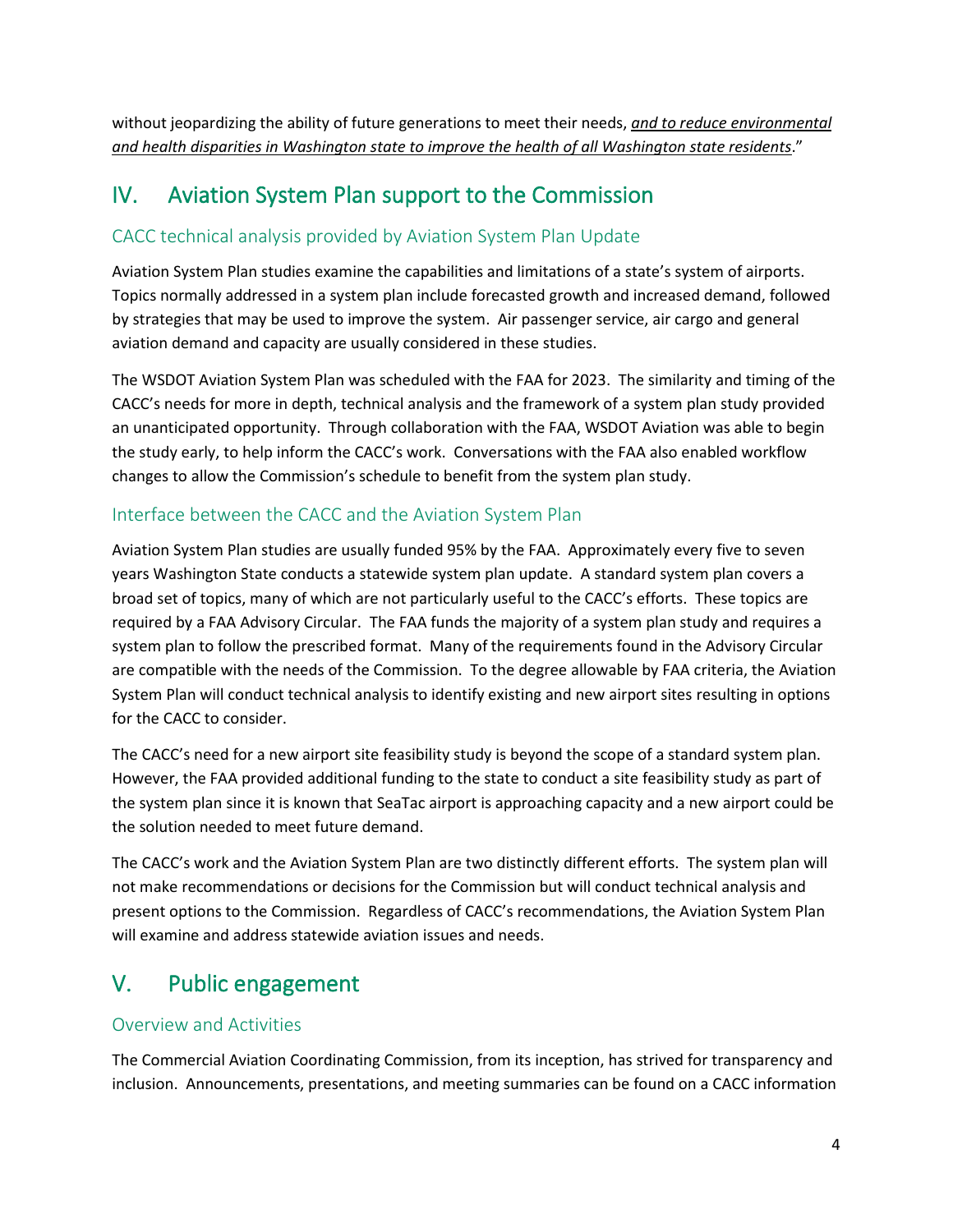page hosted by WSDOT at [https://wsdot.wa.gov/travel/aviation/commercial-aviation-coordinating](https://wsdot.wa.gov/travel/aviation/commercial-aviation-coordinating-commission)[commission](https://wsdot.wa.gov/travel/aviation/commercial-aviation-coordinating-commission) along with email and phone number contact information for CACC communications.

The CACC planning team provides written communications received from the public to Commission members. At the beginning of each Commission meeting members of the public are invited to deliver remarks to Commission members.

In 2021, the Commission increased its level of engagement and communication with the public. Select members from WSDOT and the CACC provided information briefings on the Commission's work and participated in virtual meetings with Community Based Organizations. The Commission also published an online survey and convened an online open house. Below are some of the actions taken and the results from those outreach efforts:

- A statewide Online Open House solicited public comment and received 28,827 page views from 17,098 users. A summary of comments received is available online on the CACC website
- Translated the Online Open House in 14 different languages to reach a broader audience
- Advertised the Online Open House in various forms including newspaper ads and paid social media ads
- Worked with WSDOT's Office of Equal Opportunity to connect with CBO's and increase diversity in the CACC's public engagement
- While most respondents from the public survey (66-88%) think having an efficient system of airports is very important, fewer (29-46%) are very familiar with the challenge of meeting increased demand for aviation services in western Washington

Most respondents from the Online Open House said they understand and agree with the need to expand the state's aviation system. Most (44.16%) favored building aviation capacity and acknowledged that it requires funding and creates environmental impacts. The next highest (36.09%) supported increased aviation capacity only if the environmental impacts are mitigated. The remaining 19.74% of respondents selected 'Continue operating with our current airport facilities; not meeting forecasted demand could create schedule delays for passengers and cargo, limited opportunity for economic growth tied to the aviation industry, and the potential for environmental impacts from planes waiting to land.' Users also were mostly supportive of the state pursuing the concept of a new green "airport of the future."

## Future sites may need conditions established

There is strong public support for sustainable aviation. Commercial aircraft emissions and noise are becoming an increasing concern for many Washingtonians. While progress is being made in these areas, aircraft propulsion technology will likely rely on conventional jet propulsion for some time. Meaningful improvements could be years away and are tied to sustainable fuels and alternate propulsion. Industry and government are working intently to bring these technologies online and to scale, but there are numerous challenges in bringing these technologies to fruition.

This creates a quandary. The Puget Sound Regional Council (PSRC) Aviation Baseline Study provided credible data that reflects increasing demand for air passenger and air cargo capacity and makes a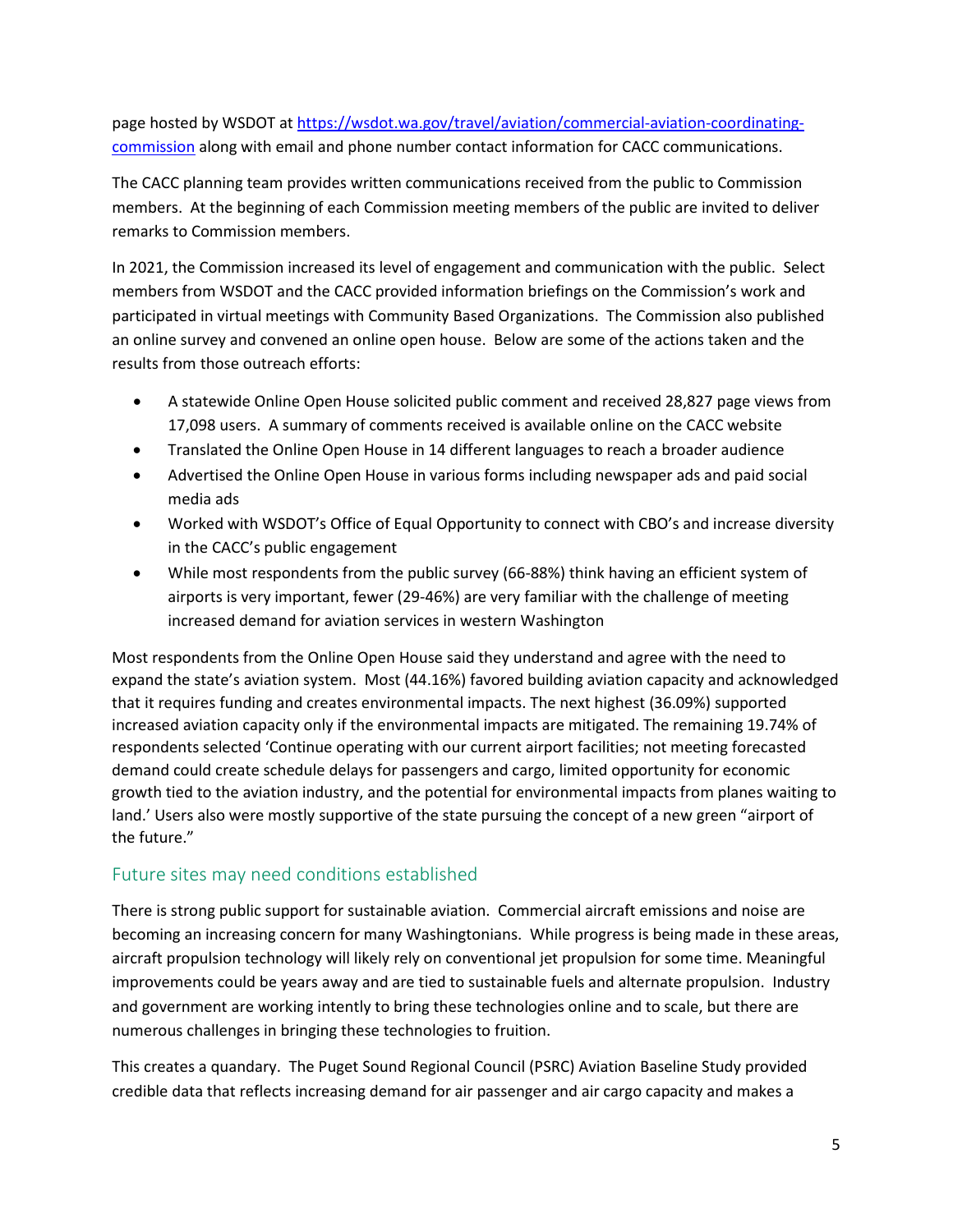strong argument that the economic vitality of the Puget Sound region relies on meeting this demand. Commission members have and will continue to discuss, how do we continue to facilitate growth in a responsible way.

The answer may be that time could be on our side. The legislation directs a new airport be online and fully operational by 2040. Having discussed the time required for the government process to consider environmental impacts, acquire any necessary land, and fund, design and construct the facilities needed, the Commission adopted a strategy of expanding existing airport capacity while work continues simultaneously to pursue a new airport. Given the CACC's work and current trajectory for its completion, the scale of the airport improvement needs, and the complexity and expense of delivering such a large project, meeting all of the demand, as predicted by PSRC for 2050 is perhaps a more realistic target.

With this time available, the CACC has acknowledged the potential for dramatic changes in aviation and the implementation of alternative fuels and aircraft propulsion at scale. Correspondingly, the Commission has discussed the potential to incorporate multiple efforts in a coordinated fashion to deliver a significantly more sustainable commercial airport by 2050. This would entail intensive collaboration and cooperation between federal and state governments to produce and certify new technologies and invest in infrastructure that will enable sustainable commercial aviation. This work has already begun, but to meet a 2050 objective it will need to accelerate these efforts.

# VI. Six airport sites and other recommendations

## Refining the airport roles

The CACC's December 2020 report detailed the site selection factors the Commission applied to identify the six airports. Although all six sites were preliminarily adopted by the Commission, some airport sites scored better in their likelihood to support commercial aviation. Of the factors considered, proximity to population dense communities and the likelihood the runway could be lengthened were the most influential.

Throughout 2021, the Commission received input from local government airport sponsors and their interests in supporting expansion of their airport. Three of the airport sponsors were not interested in hosting commercial aviation activities, due to either public opposition or a desire to grow their business operations supporting general aviation. A supportive airport sponsor is one of the site selection factors, so the absence of sponsor support paired with other technical challenges eliminated a site from the CACC's consideration for commercial operations. As a result, four of the six sponsors indicated support to sponsor additional general aviation capacity but did not support air passenger service or air cargo growth.

Planning staff provided the Commission with an expanded report of each of the six initial airports, as well as other airports throughout the Puget Sound region and across the state that have the potential to provide additional capacity for air passenger service, air cargo, and/or general aviation. Commission members provided individual input on these sites based on their understanding of airport capabilities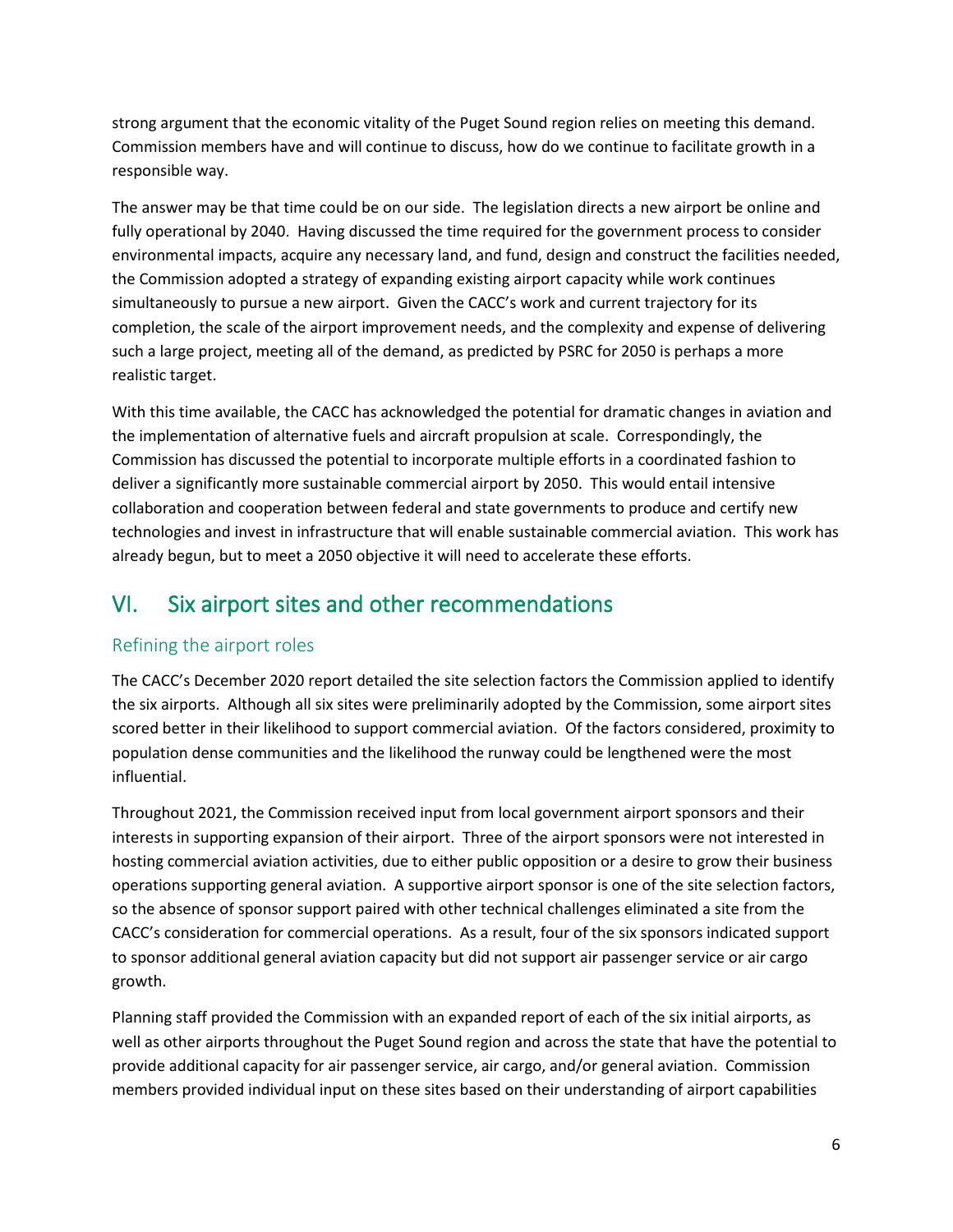and their sense of the needs of the system of airports. Commission members were asked to provide their assessment of a site's 1) potential to provide a meaningful contribution, 2) good investment potential, and 3) potential to address statewide capacity. The results of their input are reflected below and reinforce the six preliminary sites previously recommended to the Legislature.

- $\bullet$ **Paine Field** identified as having potential for accommodating air passenger service:
	- Potential to provide a meaningful contribution: 71%
	- Good investment potential: 93%
	- Potential to address statewide capacity: 93%
- Paine Field and Bremerton National identified as having potential for accommodating  $\bullet$ air cargo:

|                                                 |                            | <b>Paine Field</b>      | <b>Bremerton</b>      |
|-------------------------------------------------|----------------------------|-------------------------|-----------------------|
| Potential to provide a meaningful contribution: |                            | 84%                     | 64%                   |
| Good investment potential:                      |                            | 86%                     | 38%                   |
| Potential to address statewide capacity:        |                            | 72%                     | 43%                   |
| <b>General Aviation:</b>                        | Meaningful<br>contribution | Investment<br>potential | Statewide<br>capacity |
| <b>Bremerton National Airport</b>               | 100%                       | 93%                     | 93%                   |
| <b>Arlington Municipal Airport</b>              | 100%                       | 93%                     | 92%                   |
| <b>Tacoma Narrows Airport</b>                   | 100%                       | 79%                     | 79%                   |
| <b>Sanderson Field</b>                          | 93%                        | 72%                     | 65%                   |
| <b>South Lewis County Airport</b>               | 64%                        | 58%                     | 35%                   |
| <b>Paine Field/Snohomish County Airport</b>     | 53%                        | 57%                     | 52%                   |

## List of six sites

 $\bullet$ 

As previously mentioned, the six sites recommended by the Commission have not changed since its December 2020 report. However, it is important to note that these six sites alone are unlikely to meet forecasted demand. There is one airport on the list that has been identified to have potential to provide additional air passenger service and air cargo capacity as detailed below. However other opportunities such as a new airport site could provide the remainder of the capacity required. At this time, it is unclear which site will be recommended as the single preferred location as directed by the Legislature.

The six sites for this report, and their roles are:

- **Arlington Municipal Airport**: Potential for additional General Aviation Capacity
- **Bremerton National Airport**: Potential for Air Cargo Capacity and General Aviation Capacity
- **Paine Field**: Potential for additional Commercial Passenger Service and Air Cargo Capacity
- **Sanderson Field**: Potential for additional General Aviation Capacity
- **South Lewis County Airport**: Potential for additional General Aviation Capacity
- **Tacoma Narrows Airport**: Potential for additional General Aviation Capacity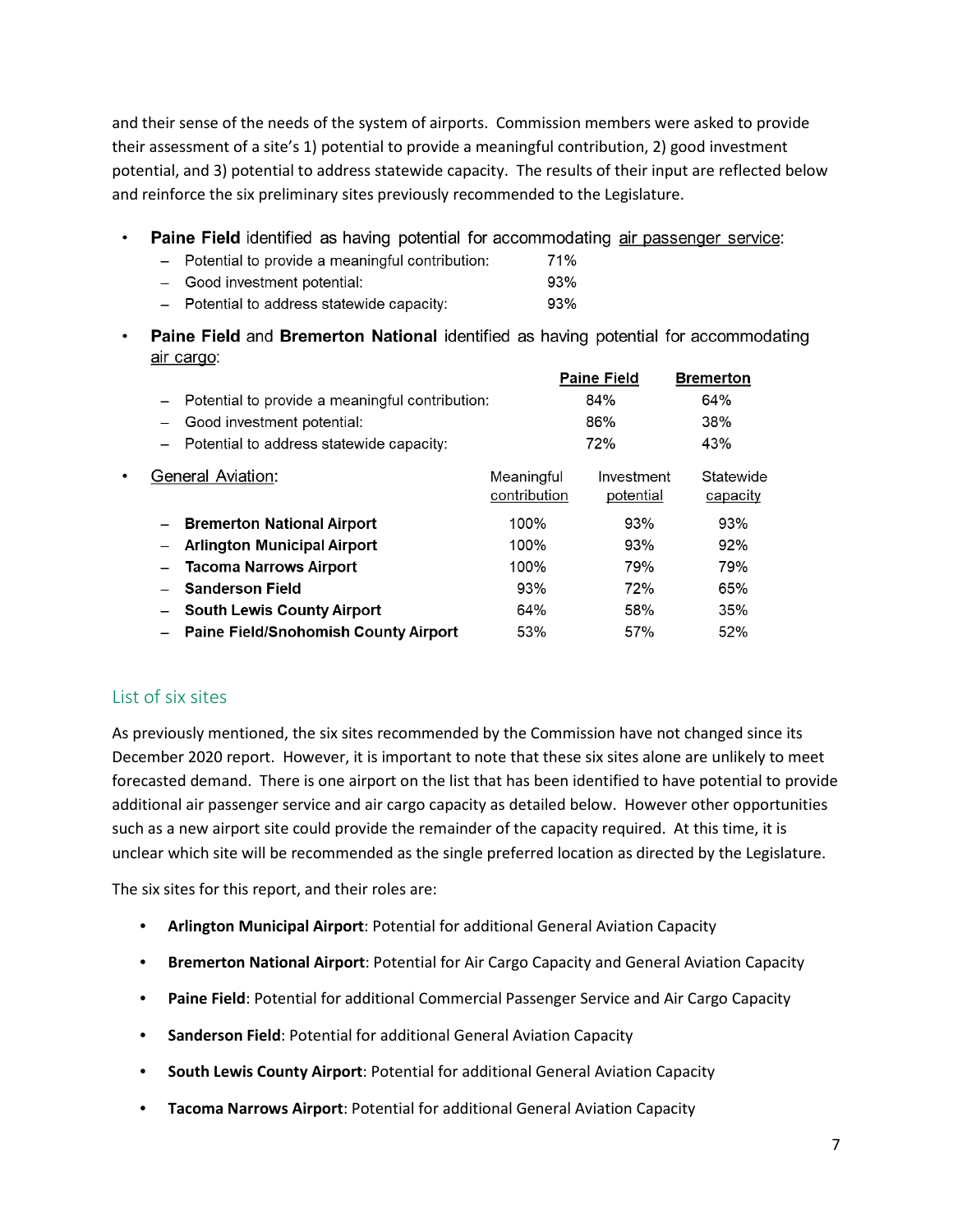

#### Capacity concerns are not resolved

The PSRC Aviation Baseline Study determined additional demand for the region to support air passenger service by the year 2050 to be between 22 and 27 million enplanements. To provide context, the previously mentioned list of six airports identifies Paine Field as the only airport on the list with the potential to provide additional air passenger service capacity. Paine Field recently published the airport's FAA-approved forecast, which established 4.3 million passengers, or roughly 2.15 million enplanements are expected by 2040. Although the pandemic could impact the PSRC forecast, it appears Paine Field is unlikely to meet a large amount of the demand in the region. However, in keeping with the strategy, Paine Field could provide for a significant portion of the demand as Sea-Tac approaches capacity limits.

A similar case can be made for air cargo. The PSRC study identified 1.3 million metric tons of air cargo demand in 2050, compared to 552,000 tons actual volume in 2018 by Sea-Tac and Paine Field combined. This equates to just under 800,000 metric tons of anticipated future demand. Although the full impact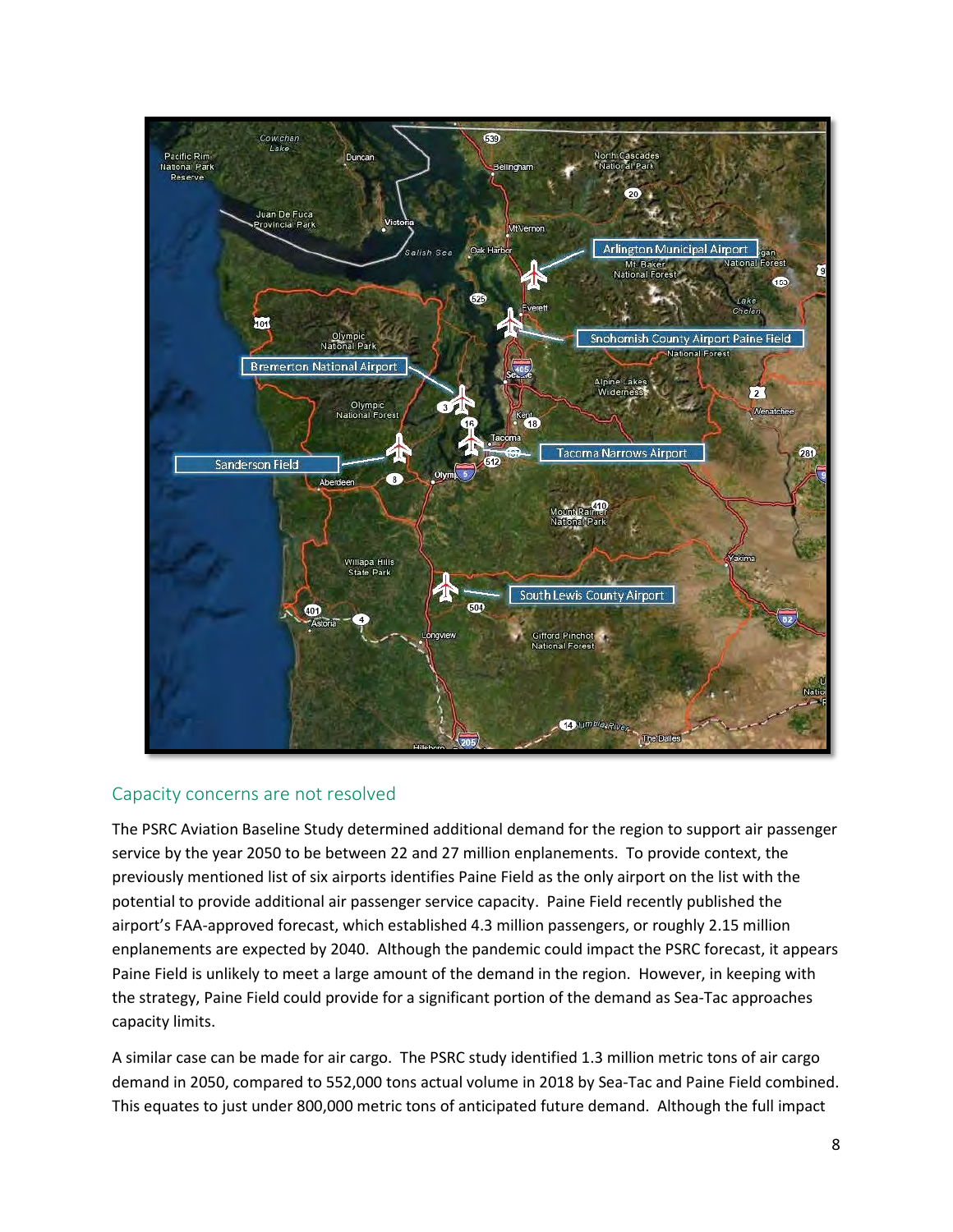of the pandemic is not yet known, 2020 and 2021 air cargo volumes reflect larger than expected air cargo activity. Of the six airports on the recommended list, only two were identified as having the potential to provide additional air cargo capacity: Paine Field and Bremerton National airports. Paine Field already supports belly cargo, all-freight cargo and expeditor (FEDEX, etc) air cargo. However, Bremerton currently does not support commercial air cargo operations.

The result is the current list of six airports is unlikely to meet the long-term region and state's air passenger service and air cargo needs. This report acknowledges the need for additional sites.

## Additional sites will be provided

The list of six airports does not include a new greenfield site. The Aviation System Plan study, now underway, will examine potential sites in the Puget Sound region and across the state. The consultant for this study will also examine other existing airports with the potential to provide added capacity.

However, the potential for a site to provide added capacity is dependent on passenger and shipper demand, and air carrier support. Population density, propensity for commercial air travel, freight transportation demand, and other factors will also be examined by the system plan. Additionally, the study will assess the likelihood passenger and cargo air carriers will provide service to communities, at either existing or new airports. To maximize available time, the two activities will occur in parallel. It is likely that some analysis of potential sites will continue after the Commission reports in October 2022 given the scope of what is required, continued unknowns associated with the pandemic, and the speed at which aeronautics is evolving.

## Sustainable Aviation Fuel

The Commercial Aviation Coordinating Commission 2020 Report provided two long-term recommendations:

1. Advance the development and use of Sustainable Aviation Fuels (SAF) as a bridging strategy while more advanced aircraft capable of significant emissions and noise reduction are developed.

2. Support WSDOT's role in advancing aviation technology, including continuing the work of the Electric Aircraft Working Group (EAWG).

Regarding the first recommendation, Washington State University is the lead for FAA's Center of Excellence for Alternative Jet Fuels and Environment (ASCENT). The WSU program, led by Michael Wolcott and Carol Sim, has been researching bio-jet fuel effects on aircraft emissions. In their 2020 report to the legislature, ASCENT identified various blends of bio-jet and petroleum-based aircraft fuel, that could reduce greenhouse gas emissions for current commercial aircraft. The report details goals, strategies and constraints and identifies a compelling need for legislative support. New aircraft rolling off the Boeing assembly line are likely to be in service for the next two to three decades. The promise of electric and alternate propulsion commercial aviation is encouraging, but many uncertainties cloud the time frame for this new technology to mature to a scale to enable domestic and international flight. In the near and mid-term, SAF is a tool that can bridge the gap of emission reduction until alternate propulsion aviation comes online. As the report is being prepared, Congress continues to consider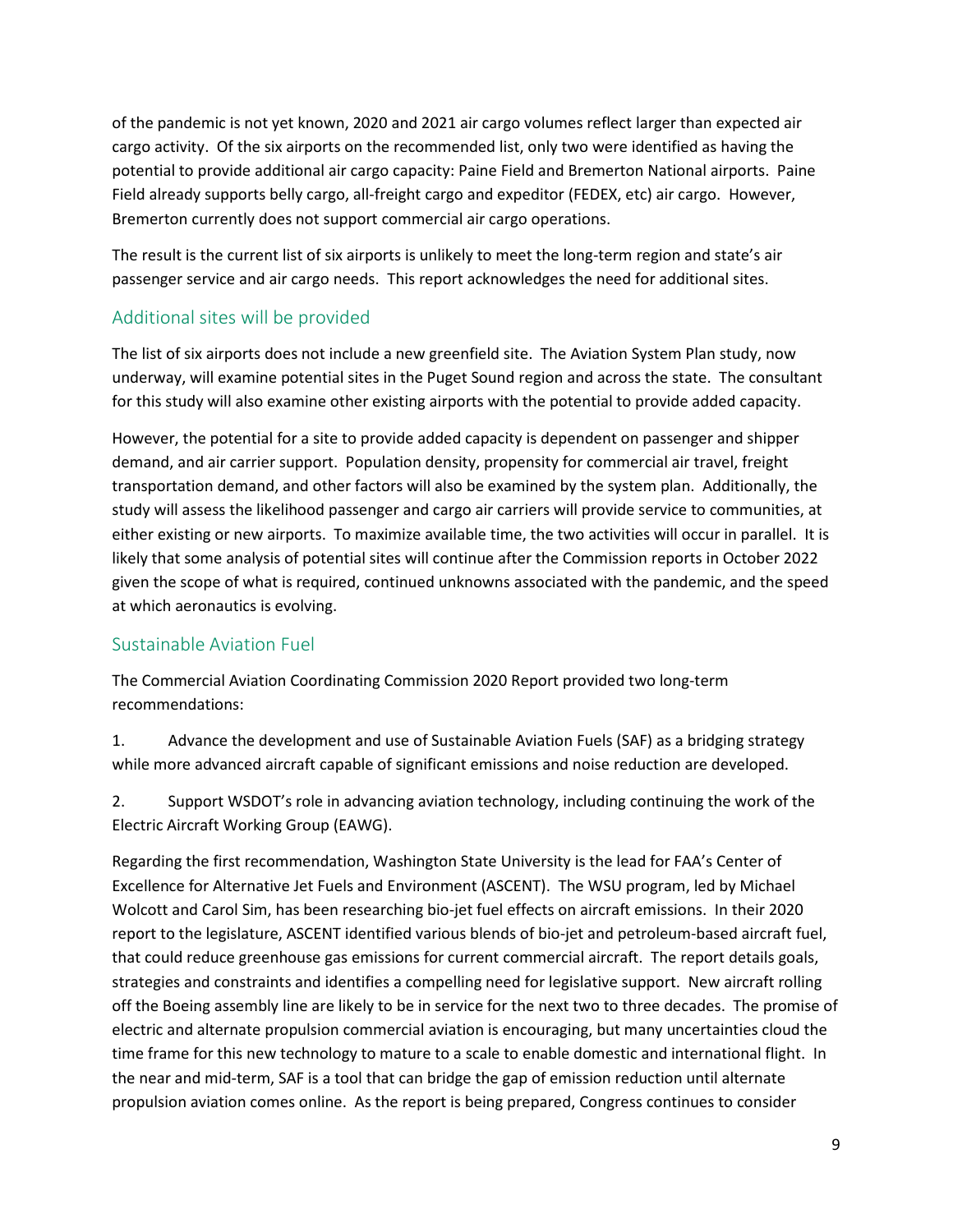incentives to spur the production of sustainable aviation fuels. Similarly, other nations are pursuing SAF production and use as a means to significantly reduce the impacts from aircraft emissions.

## Other improvements needed to address noise and emissions

The commercial aviation industry, and passenger airlines (in particular) are already actively working to improve emissions. For example, in 2016, the International Civil Aviation Organization (ICAO) established CO2 emission standards for new aircraft, and new aircraft from Boeing, Airbus, and other smaller manufacturers already meet the CO2 emission requirements<sup>[1](#page-10-0)</sup>. There are many improvements in progress to address emissions and noise; widespread use of sustainable fuels will provide noticeable improvements, but the big shift will come with mainstream electric and alternate propulsion aviation.

#### State investment in advanced air mobility

During the first week of January 2022, Washington State announced a grant to aid emerging aerospace. The Washington State Department of Commerce awarded a \$350,000 economic development grant to support ZeroAvia's site selection at Paine Field, Snohomish County. [ZeroAvia](https://www.zeroavia.com/) has developed the leading hydrogen-electric powertrain propulsion technology for aviation and has flown the world's largest commercial-scale hydrogen-electric aircraft. In 2020, the state invested \$350,000 in magniX, a manufacturer of electric propulsion units (EPUs) for commercial aviation, also Paine Field-based, in the form of a reimbursement to the company for preparing the building for the new program. [magniX](https://www.magnix.aero/) was also awarded \$74.3 million by NASA in September 2021 to demonstrate electric aviation technologies. Most recently in January 2022 at the Arlington Municipal Airport, Eviation conducted ground tests of its nine seat commuter aircraft, Alice. Given the pace at which advancements such as these are occurring, it is quite possible that Washington citizens could see the prominent use of these aircraft for regional travel in the next 20-30 years.

## General aviation solutions to meet demand

General aviation continues to wrestle with statewide issues, among them airport pavement condition, aircraft storage, and property development encroachment. Aircraft hangars are particularly problematic, as the cost to build surpasses competitive lease rates. More on this subject will be forthcoming in future reports. The continuation of the revolving airport loan program and the Community Aviation Revitalization Board, as recommended by the CACC, is proving successful in providing airports with loan funds to incrementally increase capacity. In addition to loans, some form of grants may be needed to supplement hangar construction funding to build hangars that are affordable.

## VII. Summary and Conclusions

The Commission has made significant progress. Commission members are well-informed on the aviation capacity needs of the state and region, the interests of the public, and the perspectives of local government airport sponsors. The CACC has invested a substantial amount of time in understanding the guiding principles. Planning staff have provided the Commission with the varying needs of air passenger

<span id="page-10-0"></span><sup>&</sup>lt;sup>1</sup> The Growth in Greenhouse Gas Emissions from Commercial Aviation, Environmental and Energy Study Institute, Fact Sheet, October 2019[, FactSheet\\_Climate\\_Impacts\\_Aviation\\_2019rev2021.pdf \(eesi.org\)](https://www.eesi.org/files/FactSheet_Climate_Impacts_Aviation_2019rev2021.pdf)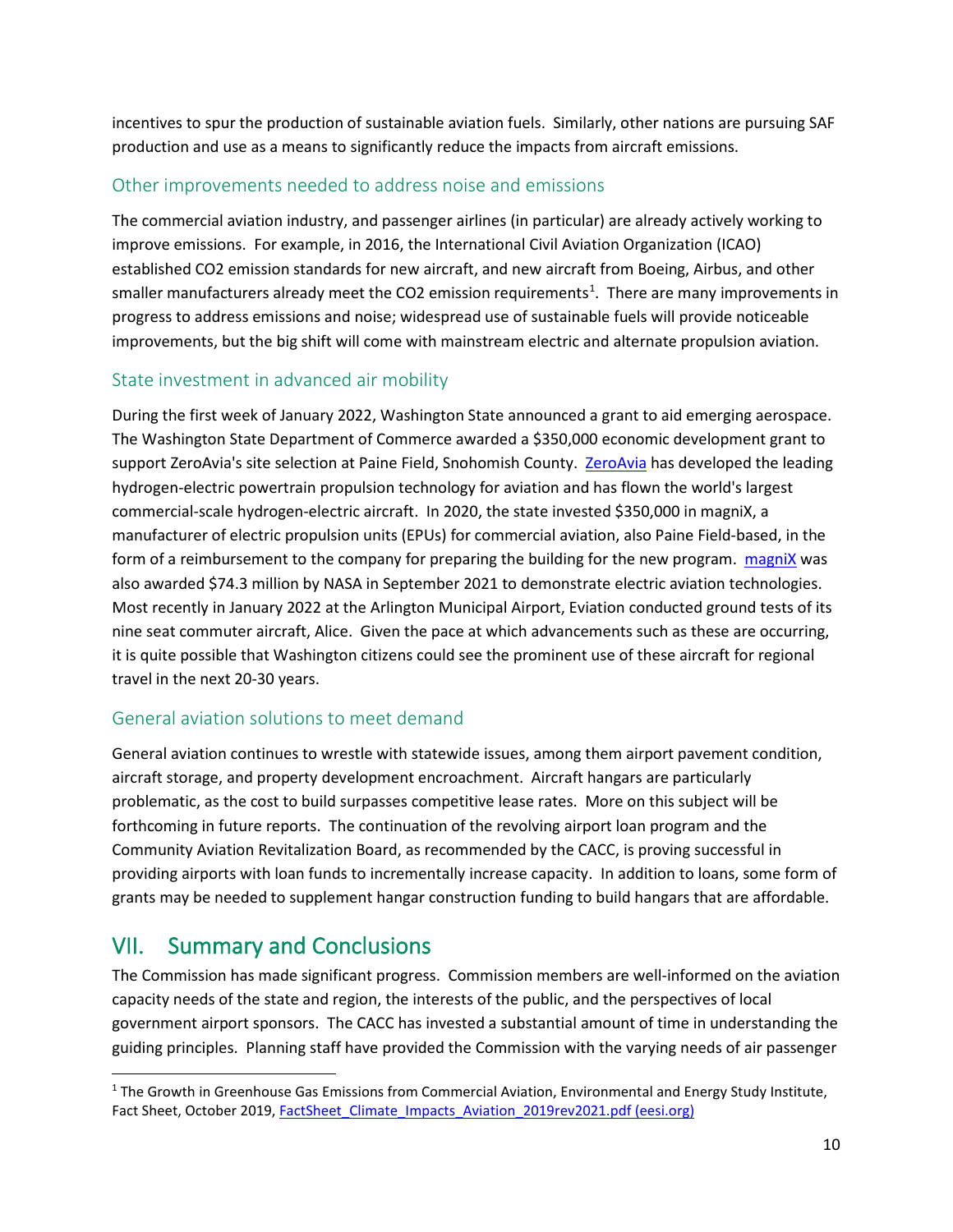service, air cargo, and general aviation sectors, and the Commission recognizes there will need to be a range of recommended solutions. The Commission also acknowledges the need to meet both near-term and long-range aviation demand and reaffirms the strategy to expand existing airports and pursue a new greenfield site. Through the Aviation System Plan study, the Commission will benefit from in-depth technical analysis provided by the consultant and will receive options for consideration.

The Commission anticipates the next report will further condense the list of six airport sites and provide other recommendations such as greenfield siting options. Given the relatively short time until this next report, these recommendations will not be final, but are anticipated to provide the Legislature with a better understanding of the multi-faceted approach that will be needed to meet the aviation needs of our state.

# Appendix A

## I. Current Members and Position

| <b>Voting Members</b> |                        |                                                                                                                                                                      |
|-----------------------|------------------------|----------------------------------------------------------------------------------------------------------------------------------------------------------------------|
| Jeffrey Brown         | $9/27/2019$ – present  | Representative of commercial service airports<br>and ports - county with a population of two<br>million or more                                                      |
| <b>Stroud Kunkle</b>  | $8/19/2019$ – present  | Representative of commercial service airports<br>and ports - Port in eastern WA with a runway<br>of at least 13,500' in length                                       |
| Lawrence Krauter      | $10/24/2019$ – present | Representative of commercial service airports<br>and ports - Commercial service airport in<br>eastern WA located in a county with a<br>population of 400,000 or more |
| James Kuntz           | $8/19/2019$ – present  | Representative of commercial service airports<br>and ports - Association of ports                                                                                    |
| Shane Jones           | $9/30/2019$ – present  | Representative from the airline industry and<br>private sector                                                                                                       |
| Lorin Carr            | $12/29/2021 - present$ | Representative from the airline industry and<br>private sector                                                                                                       |
| Andrea Goodpasture    | $10/15/2019$ – present | Representative from the airline industry and<br>private sector                                                                                                       |
| Mark Englizian        | $9/30/2019$ – present  | Citizen representative from eastern Washington                                                                                                                       |
| <b>Steve Edmiston</b> | $8/19/2019$ – present  | Citizen representative from western                                                                                                                                  |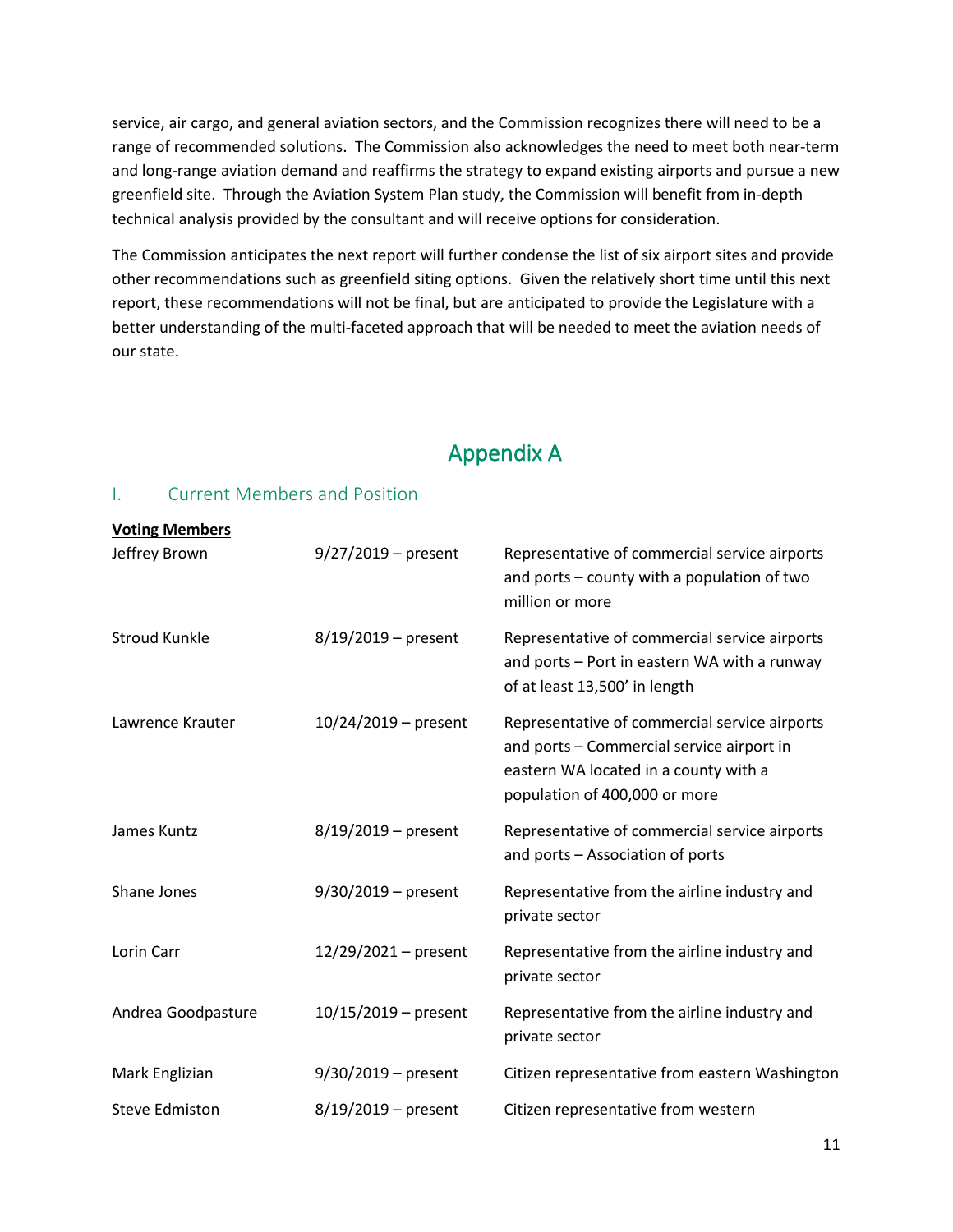## Washington

| Joseph Braham                                   | $9/30/2019$ – present | Representative from the trucking industry                                                                                               |
|-------------------------------------------------|-----------------------|-----------------------------------------------------------------------------------------------------------------------------------------|
| Arif Ghouse                                     | $9/27/2019$ – present | Representative from a community organization<br>which understands the impacts of a large<br>commercial aviation facility on a community |
| <b>Bryce Yadon</b>                              | $8/19/2019$ – present | Representative from a statewide environmental<br>organization                                                                           |
| Robin Toth                                      | $8/19/2019$ – present | Representative from the Department of<br>Commerce                                                                                       |
| David Fleckenstein                              | $8/19/2019$ – present | Representative from the Division of Aeronautics<br>(Aviation), Department of Transportation                                             |
| <b>Non-voting Members</b><br>Warren Hendrickson | $9/27/2019$ – present | Representative from the WA state Aviation<br>Alliance (WSAA)                                                                            |
| Robert Rodriguez                                | $9/27/2019$ – present | Representative from the Department of<br>Defense                                                                                        |
| Senator Jim Honeyford                           | $8/19/2019$ – present | Senate member from the two largest caucuses<br>in the Senate, appointed by the President of the<br>Senate                               |
| Senator Karen Keiser                            | 8/30/2019 - present   | Senate member from the two largest caucuses<br>in the Senate, appointed by the President of the<br>Senate                               |
| Representative Tom Dent                         | $6/19/2019$ – present | House of Representatives member from the<br>two largest caucuses, appointed by the Speaker<br>of the House                              |
| Representative Tina Orwall 8/19/2019 - present  |                       | House of Representatives member from the<br>two largest caucuses, appointed by the Speaker<br>of the House                              |
| Robert Hodgman                                  | 10/4/2019 - present   | Representative from the Division of Aeronautics<br>of the Dept. of Transportation                                                       |
| Lois Bollenback                                 | $8/16/2021 - present$ | Representative from an eastern WA<br>metropolitan planning organization                                                                 |
| Jason Thibedeau                                 | $7/2/2021 - present$  | Representative from a western WA                                                                                                        |